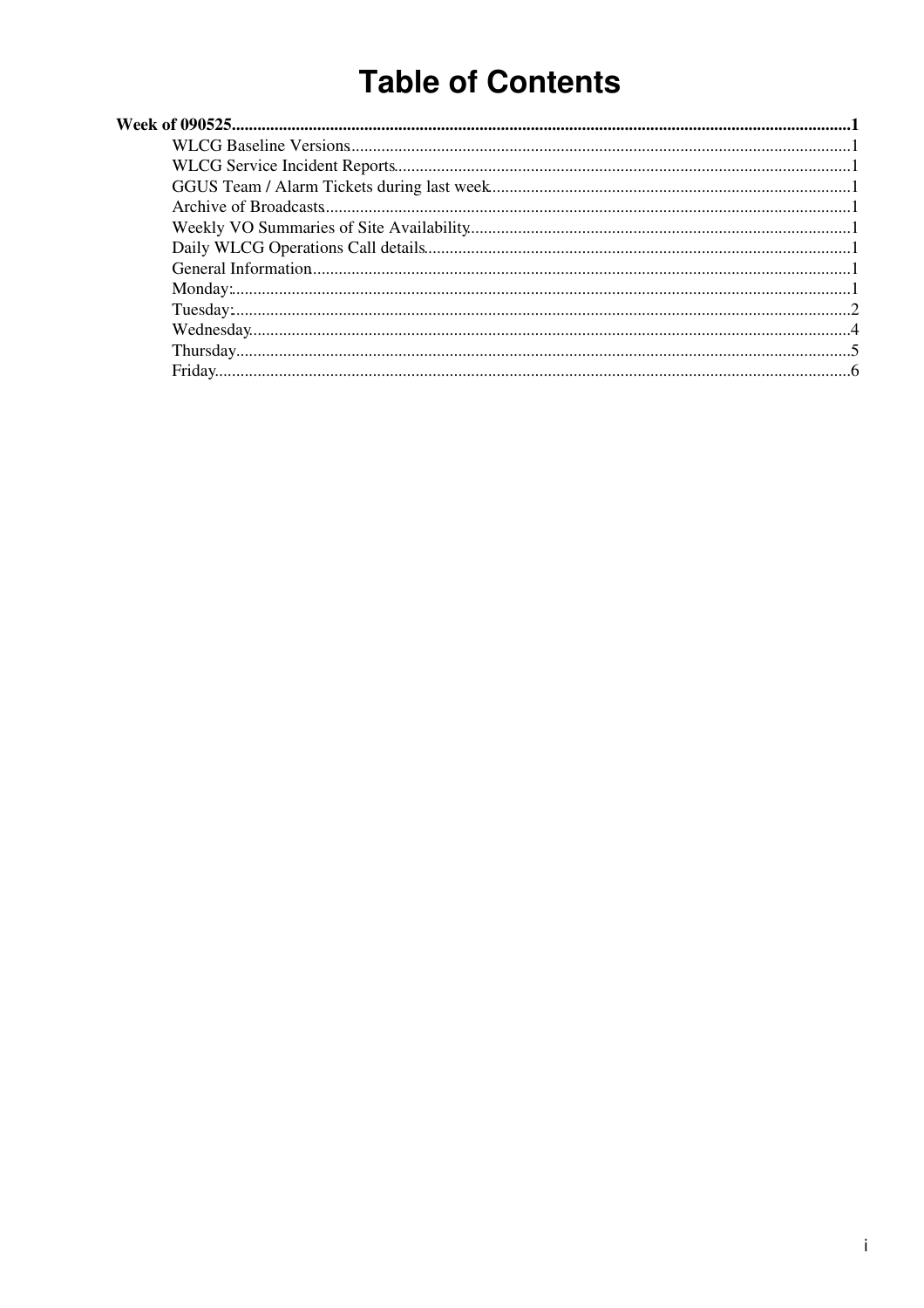# <span id="page-1-0"></span>**Week of 090525**

#### <span id="page-1-1"></span>**[WLCG Baseline Versions](https://twiki.cern.ch/twiki/bin/view/LCG/WLCGBaselineVersions)**

## <span id="page-1-2"></span>**WLCG Service Incident Reports**

• This section lists [WLCG Service Incident Reports](https://twiki.cern.ch/twiki/bin/view/LCG/WLCGServiceIncidents) from the previous weeks (new or updated only).

#### <span id="page-1-3"></span>**GGUS Team / Alarm Tickets during last week**

- Tickets: see https://gus.fzk.de/ws/ticket\_search.php<sup>{{}}</sup> and select "VO" this will give all tickets, including team & alarm - or use the following link:
	- $\triangle$  [In the GGUS Escalation reports every Monday](https://gus.fzk.de/pages/metrics/download_escalation_reports_wlcg.php)<sup>®</sup>
- Please observe [the procedure to become a LHC Experiment VO TEAM member](https://gus.fzk.de/pages/ggus-docs/documentation/pdf/1541_FAQ_for_team_member_registration.pdf)<sup>®</sup> and other most recent [GGUS FAQs](https://gus.fzk.de/pages/faq.php).<sup>®</sup>.

## <span id="page-1-4"></span>**Archive of Broadcasts**

• [Retrieve broadcasts from database](https://cic.gridops.org/index.php?section=roc&page=broadcastretrievalD)

#### <span id="page-1-5"></span>**Weekly VO Summaries of Site Availability**

- [ALICE](http://dashb-alice-sam.cern.ch/dashboard/request.py/historicalsiteavailability?mode=siteavl&siteSelect3=101&sites=CERN-PROD&sites=FZK-LCG2&sites=IN2P3-CC&sites=INFN-T1&sites=NDGF-T1&sites=NIKHEF-ELPROD&sites=RAL-LCG2&sites=SARA-MATRIX&algoId=6&timeRange=lastWeek)E
- [ATLAS](http://dashb-atlas-sam.cern.ch/dashboard/request.py/historicalsiteavailability?mode=siteavl&siteSelect3=403&sites=CERN-PROD&sites=FZK-LCG2&sites=IN2P3-CC&sites=INFN-CNAF&sites=NDGF-T1&sites=NIKHEF-ELPROD&sites=RAL-LCG2&sites=SARA-MATRIX&sites=TRIUMF-LCG2&sites=Taiwan-LCG2&sites=pic&algoId=21&timeRange=lastWeek)
- $\bullet$  [CMS](http://dashb-cms-sam.cern.ch/dashboard/request.py/historicalsiteavailability?siteSelect3=T1T0&sites=T0_CH_CERN&sites=T1_DE_FZK&sites=T1_ES_PIC&sites=T1_FR_CCIN2P3&sites=T1_IT_CNAF&sites=T1_TW_ASGC&sites=T1_UK_RAL&sites=T1_US_FNAL&timeRange=lastWeek) $\vec{e}$
- [LHCb](http://dashb-lhcb-sam.cern.ch/dashboard/request.py/historicalsiteavailability?mode=siteavl&siteSelect3=501&sites=LCG.CERN.ch&sites=LCG.CNAF.it&sites=LCG.GRIDKA.de&sites=LCG.IN2P3.fr&sites=LCG.NIKHEF.nl&sites=LCG.PIC.es&sites=LCG.RAL.uk&algoId=82&timeRange=lastWeek)

### <span id="page-1-6"></span>**Daily WLCG Operations Call details**

To join the call, at 15.00 CE(S)T Monday to Friday inclusive (in CERN 513 R-068) do one of the following:

- 1. Dial +41227676000 (Main) and enter access code 0119168, or
- 2. To have the system call you, click [here](https://audioconf.cern.ch/call/0119168) $\Phi$

### <span id="page-1-7"></span>**General Information**

- Web archive: <https://mmm.cern.ch/public/archive-list/w/wlcg-operations>
- CERN IT status board: <http://it-support-servicestatus.web.cern.ch/it-support-servicestatus/> $\mathbb{F}$
- elogs: [https://prod-grid-logger.cern.ch/elog/CCRC'08+Logbook/](https://prod-grid-logger.cern.ch/elog/CCRC) $\Phi$
- M/w PPS Coordination Work Log: [PPSCoordinationWorkLog](https://twiki.cern.ch/twiki/bin/view/LCG/PPSCoordinationWorkLog)

See the [weekly joint operations meeting minutes](https://twiki.cern.ch/twiki/bin/view/EGEE/WlcgOsgEgeeOpsMeetingMinutes)

Additional Material:

### <span id="page-1-8"></span>**Monday:**

Attendance: local( Jamie, Gang, Stephane, Nick, Harry, Andrea, Patricia, [MariaD](https://twiki.cern.ch/twiki/bin/edit/LCG/MariaD?topicparent=LCG.WLCGDailyMeetingsWeek090525;nowysiwyg=1), Simone, Roberto, Diana, Dirk);remote(Andrea (CNAF), JT, Daniele ).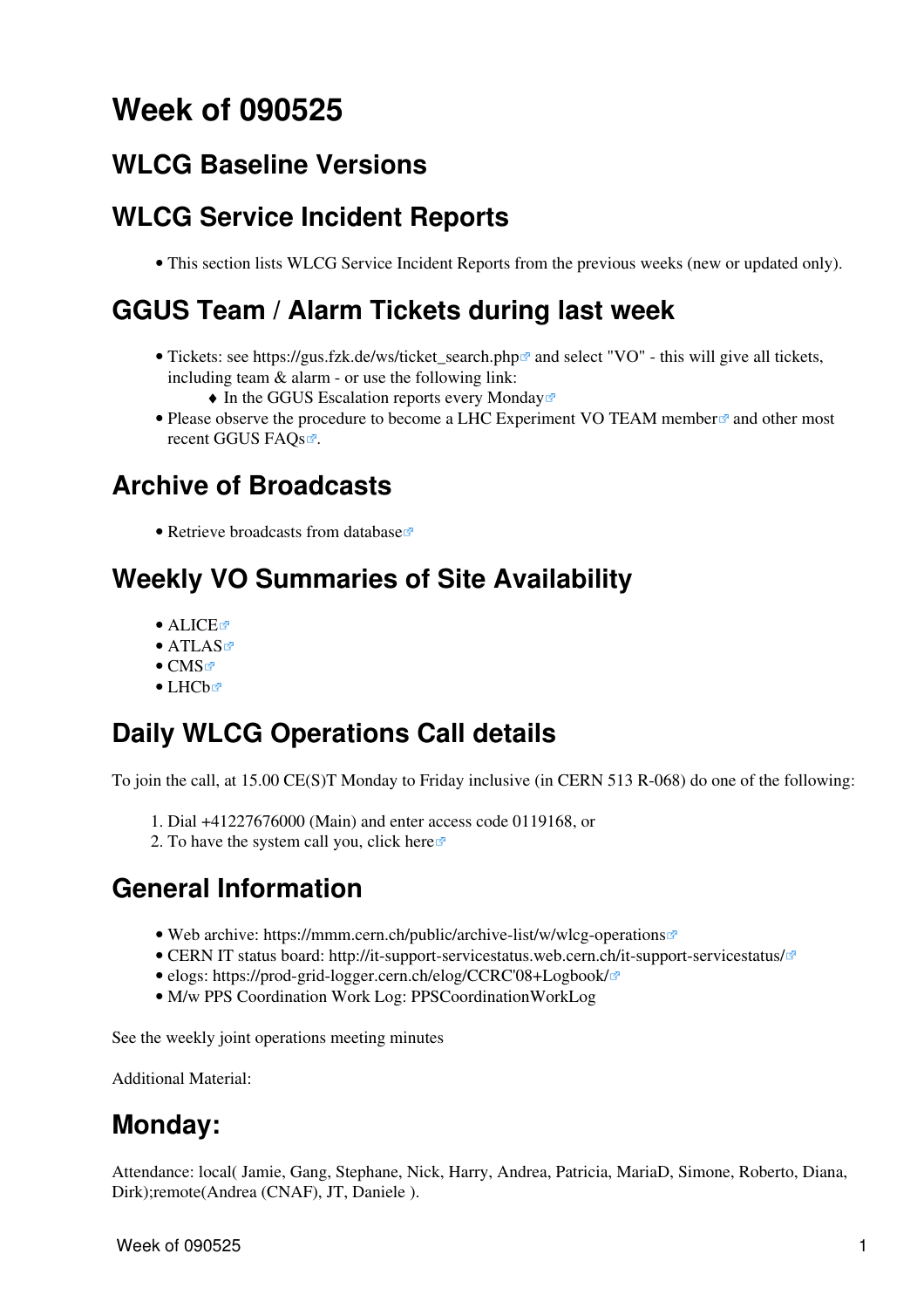Experiments round table:

- ATLAS (Stephane/Simone) Issue with LFC at PIC on the weekend triggered discussion on mechanism for sites to contact experiment experts. ATLAS proposes to setup email list / egroup, with experiment experts which can be used by a small group of know T1 site contacts (10-20 in total) to get in contact with experiment expert on call (and possibly later Point 1 experts). [MariaG:](https://twiki.cern.ch/twiki/bin/edit/LCG/MariaG?topicparent=LCG.WLCGDailyMeetingsWeek090525;nowysiwyg=1) Could [VOMS](https://twiki.cern.ch/twiki/bin/view/LCG/VOMS) groups + email list be used? Or GGUS tickets? Simone: would need to be able to generate SMS. Jamie: traceability of this channel would be useful. On the technical side of the problem: ATLAS was trying to delete LFC entries at PIC with the central deletion tool. This has triggered instability of the PIC LFC instance, which had not been seen in similar activities/load before. The full analysis is still going on, but the problem seems to be related to particular non-canonical ACL values rather than unusual load. PIC experts and LFC support are working on the remaining cleanup and understanding of the problem (ticket 48980). Simone: T2 transfers from Taiwan are enabled again as of Sunday. No problems observed so far. Jeff mentioned problems on Sunday with failing sam tests due to expired proxies. Andrea saw similar problems for submissions via the WMS, even though direct submission is working fine. To be checked by the ATLAS.
- CMS [reports](https://twiki.cern.ch/twiki/bin/view/CMS/FacOps_WLCGdailyreports) (Daniele) Daniele reminded sites to consult the wiki documents which have been put in place in preparation for STEP09. He asked if June 1st (CERN holiday) will be considered first full day of STEP09. Jamie: June 1st will be a best effort day.
- ALICE (Patricia) No major issues during the weekend smooth running. Some problems at CERN T0 with jobs which required manual killing. Not clear yet why this happens apparently only at CERN. New T2 at Hiroshima is ramping up. Still some issues with submission via their VObox. Working on the issue together with another new site in Spain.
- LHCb [reports](https://twiki.cern.ch/twiki/bin/view/LHCb/ProductionOperationsWLCGdailyReports)  (Roberto) MC09 production going on. Cooling problems at Lyon and problems with CRL at CNAF (being worked on by CNAF experts). Some jobs had been killed by NIKHEF watchdog - Jeff added that the problem has been analysed and was due to external database connections.

Sites / Services round table:

- CNAF (Andrea) working on LHCb certificate problems and also cross checking on other nodes to avoid similar problems. The site also saw some job submission problems (~20 jobs died) which are being analysed.
- NIKHEF(Jeff): dCache upgrade to 1.9.2-5 showed problems with memory consumption (>8GB) for gsi-dcap doors. The issue has been forwarded to dCache support and the site is preparing for a possible downgrade to 1.9.0-10 in case the problem cannot be fixed quickly. Simone/Jeff warned other sites to take this into account in case of planned dcache upgrades.
- ASGC(Gang): SRM problems last week have been identified as another instance of the Oracle "BigID" problem.
- CERN-PROD ATLAS issue with Castor SRM last Thursday not yet understood. [Service request](https://savannah.cern.ch/support/?108267) opened to developers. SIR will follow once we understand better.

AOB:

### <span id="page-2-0"></span>**Tuesday:**

Attendance: local( Nick, Roberto, Julia, Gavin, [MariaD](https://twiki.cern.ch/twiki/bin/edit/LCG/MariaD?topicparent=LCG.WLCGDailyMeetingsWeek090525;nowysiwyg=1), Gang, Dirk);remote( Daniele, [JohnK](https://twiki.cern.ch/twiki/bin/edit/LCG/JohnK?topicparent=LCG.WLCGDailyMeetingsWeek090525;nowysiwyg=1) ([RAL\)](https://twiki.cern.ch/twiki/bin/view/LCG/RAL), Andrea(CNAF), JT, Michael ).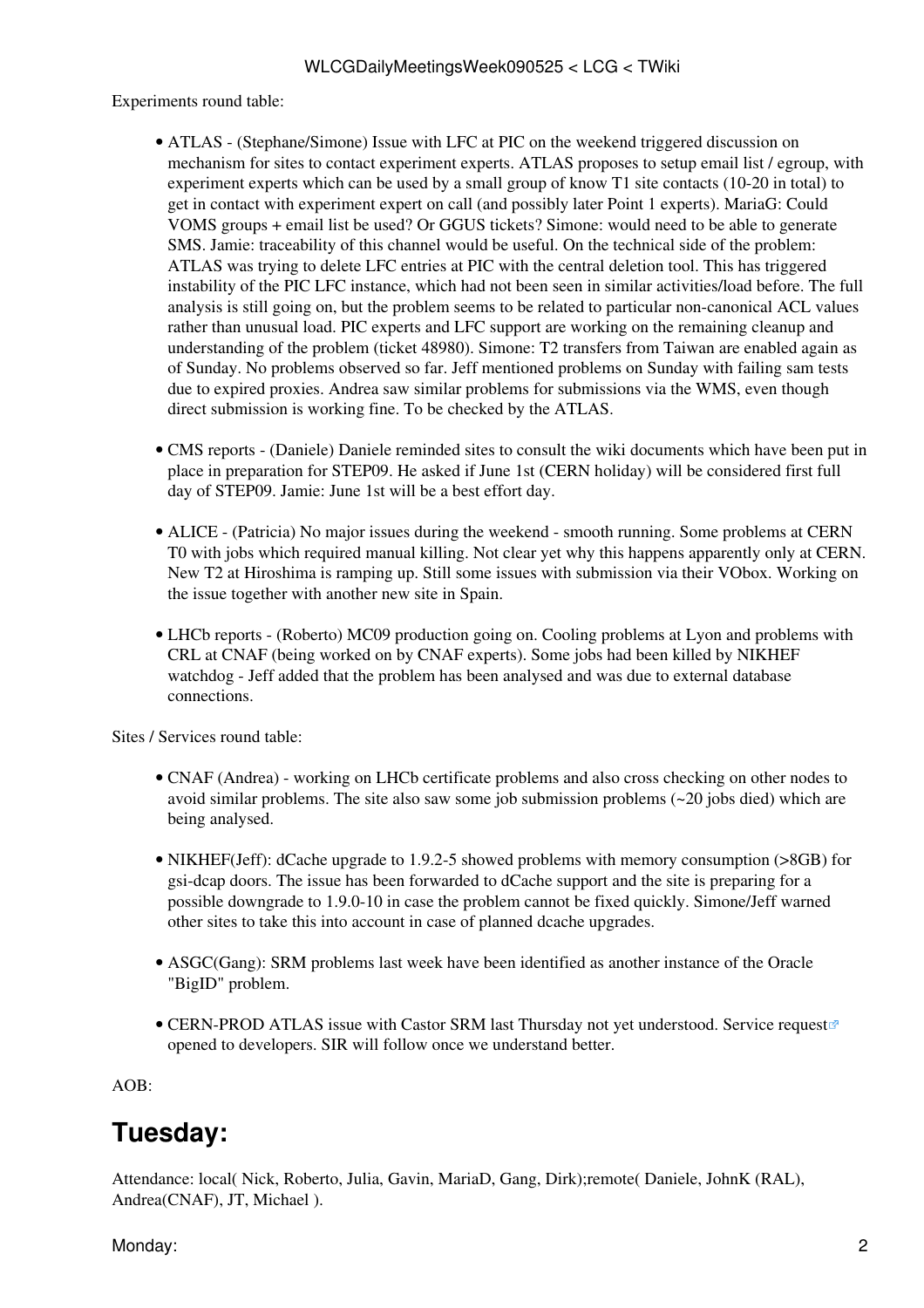Experiments round table:

- ATLAS (Simone) ASGC progress: ATLAS started to test recall from tape functionality. Recalls without space tokens results in correct space. The access to a VO box for Simone has been appreciated and simplifies the recommissioning. Still iusse with small number of available tape drives(2) which are shared with CMS. Further 6 drives are expected to become available soon (ASGC is waiting for IBM intervention). Simone remarked that some new recall request have overtaken older ones and asked the site to investigate.
- CMS [reports](https://twiki.cern.ch/twiki/bin/view/CMS/FacOps_WLCGdailyreports) (Daniele) CMS CRL UI expired at CERN (ticket 49039). CASTOR upgrade for CMS finished smoothly with some minor issues. The upgrade broke some CMS download scripts as the stager query format had changed. CMS has in the meantime adjusted their production fedex to cope with the unintended change. The old output format will be restored with the upcoming minor upgrade to 2.1.8-8. Daniele reported that CMS got confirmation from ATLAS for multi-vo tape i/o tests. A more concrete schedule is expected after a meeting between CMS and ATLAS tomorrow. Prestaging test have started at CNAF and will continue with other sites. Also transfer test samples have been prepared and tests will soon proceed.
- ALICE -
- LHCb [reports](https://twiki.cern.ch/twiki/bin/view/LHCb/ProductionOperationsWLCGdailyReports)  (Roberto) Monte Carlo production is continuing smoothly but issues gsi-dcap have been observed at Lyon and during the weekend at [GridKA.](https://twiki.cern.ch/twiki/bin/edit/LCG/GridKA?topicparent=LCG.WLCGDailyMeetingsWeek090525;nowysiwyg=1) Roberto reported an issue with the UI in CERN AFS. Gavin added that this issue is currently being looked at by the support team in FIO.

Sites / Services round table:

- [RAL](https://twiki.cern.ch/twiki/bin/view/LCG/RAL) (John): [RAL](https://twiki.cern.ch/twiki/bin/view/LCG/RAL) had scheduled downtime for a network change which unfortunately failed. The intervention will have to be repeated.
- CNAF (Andrea) : Several tickets solved and closed. Upgraded to latest glite version and did not observe any problems so far.
- BNL (Michael) : BNL upgraded to latest version of ATLAS site services. Michael mentioned some issues but will provide more detail later. Simone added that this change was required as two weeks ago BNL did not properly mark locations in DDM catalog when BNL was still using a candidate release for the site services. This issue is now fixed with the upgrade, but it is not clear yet what happened to failed location from before. ATLAS will follow up with the site.
- NIKHEF/SARA (Jeff) : Still discussions / investigations on dcache downgrade or possibly upgrade to new patch level - triggered by problems after recent dcache upgrade.
- CERN(Gavin): ATLAS SRM issue of last Thu have now been understood. Post mortem about the AFS UI problems can be found [here.](https://twiki.cern.ch/twiki/bin/view/FIOgroup/PostMortem20090526)

AOB: ([MariaDZ\)](https://twiki.cern.ch/twiki/bin/edit/LCG/MariaDZ?topicparent=LCG.WLCGDailyMeetingsWeek090525;nowysiwyg=1) Since the GGUS May 2009 Release (last week) one can now see the [LHCOPN tickets](https://gus.fzk.de/pages/all_lhcopn.php) linked from the [GGUS homepage](http://ggus.org)  $\mathbb{P}$  (bottom left). I am putting this link in these minutes' template. When people need more info a network person will be called to the wlcg-operations' meeting. Discussed today at a LHCOPN meeting too. We need OSG, at least BNL feedback on the provision of site contact and emergency email for use by GGUS. This was discussed in 2 dedicated meetings (last December and March). Detail in <http://savannah.cern.ch/support/?107531> $\mathbb{R}$ . About the ATLAS requirement presented yesterday, please check <https://savannah.cern.ch/support/?108277><sup>®</sup>, we should refine the requirement in this ticket.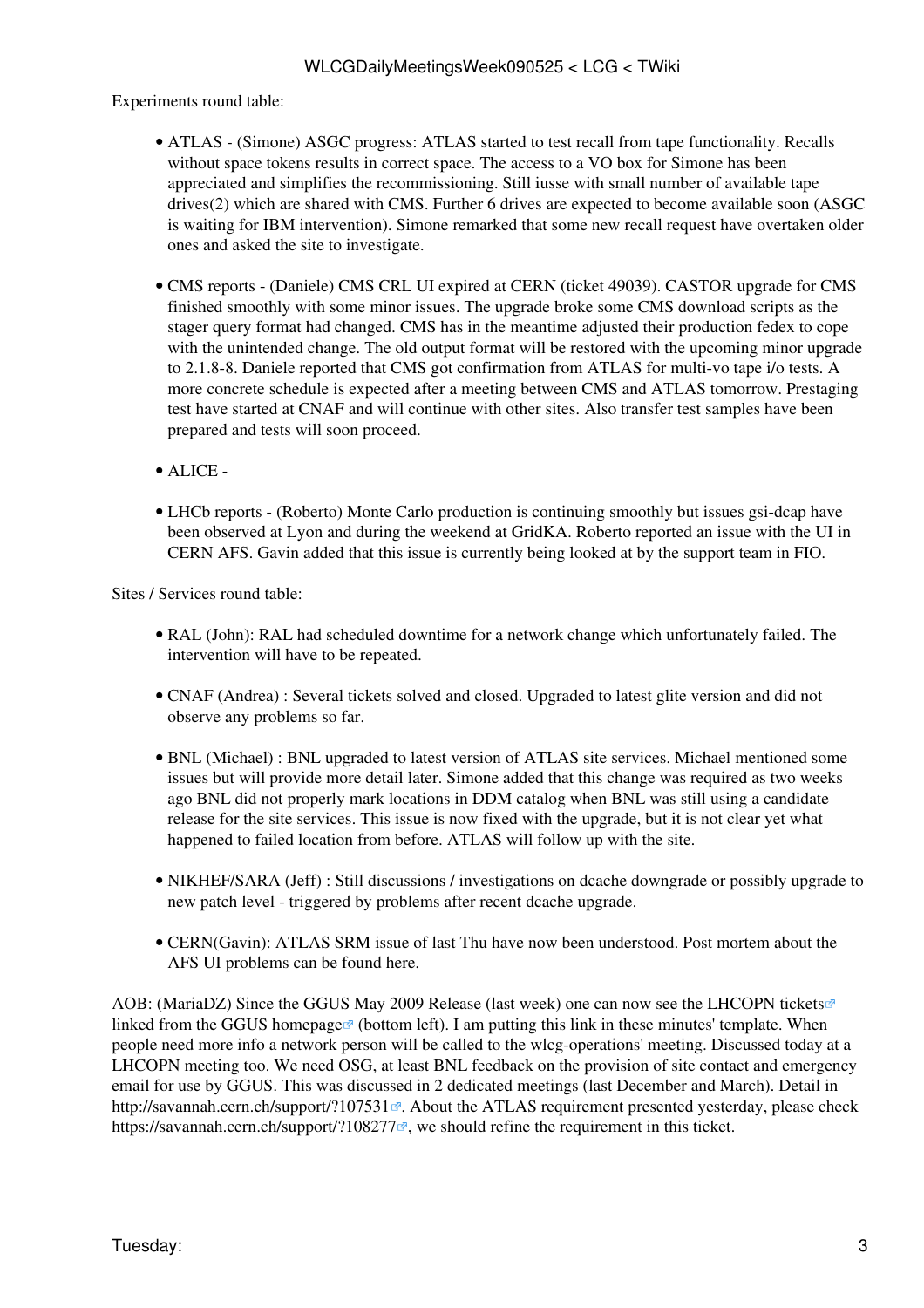### <span id="page-4-0"></span>**Wednesday**

Attendance: local(Jamie, Nick, Gav, Harry, Gang, Antonio, Roberto, [MariaDZ,](https://twiki.cern.ch/twiki/bin/edit/LCG/MariaDZ?topicparent=LCG.WLCGDailyMeetingsWeek090525;nowysiwyg=1) Simone, Diana);remote(John Kelly ([RAL\)](https://twiki.cern.ch/twiki/bin/view/LCG/RAL), Andrea Chierici (CNAF), Michael, Daniele).

Experiments round table:

• ATLAS (Simone) - follow up on previous issues: PIC- contacts reported that entries with corrupted ACLs cleaned. Deletion agents restarted and problem did not reoccur. Can confirm problematic ACLs - ticket still open but would like to understand from developers - should not crash server. BNL: exchange wth Hiro who updated SS to latest stable release. SS DB - backlog of registrations in central catalog - being done by hand. Whole process now ok - close(d). Problem this morning with [FTS@SARA](mailto:FTS@SARA) - v. v. slow, eventually timing out. VO boxes serving SARA & IT sites "disturbed" have to check SS (DDM developers). Ron Trompert fixed quickly. Tomorrow d/s marked CCRC'08 will stop to be produced. STEP'09 will be subscribed according to full pattern so that Mon/Tue can ramp-up export.

Brian ([RAL\)](https://twiki.cern.ch/twiki/bin/view/LCG/RAL) - in hand to have space in datadisk ready for STEP. Within UK looking at perceived rate R/W CASTOR for ATLAS. Maybe due to small files? Simone - this is current data distribution? A: yes, for current transfers. Simone: T1 gets data which is later shipped to T2s but not fully synchronise. Might get T1 pileup. ?? Filling FTS channels etc?? Have to check. Brian - preparing T2 disk space as well.

- CMS [reports](https://twiki.cern.ch/twiki/bin/view/CMS/FacOps_WLCGdailyreports) (Daniele) CRL expiration errors now fixed thanks Sophie for PM. Tickets opened by CMS on this are now closed  $\&$  verified. News from last 24H: mainly compact  $\&$  good meeting with Graeme(ATLAS) yesterday. Discussion on details, all sorted. ATLAS+CMS overlapping T0 tape writing tests(!) Updated plans by other VOs on this would be good - still some possibility to shift to get multi-VO. T1: more tests with Andrea's script at CNAF. More work at [IN2P3](https://twiki.cern.ch/twiki/bin/view/LCG/IN2P3) to finalise.. First tests with script by Andrea & Elisa on Twiki - migrating soon to main CMS twiki. Transfer: possibly today and before tomorrow - tables and all details on samples on T1 sites for T1-T1 tests. Analysis at T2: no progress to be reported. Meeting later in time for (report) tomorrow... Roberto - when is overlap in tape writing? Daniele: June 2-14 overlap period from ATLAS side. CMS: global run 2nd week and CRUZET first week. Hope for ~2 x 48H slots over full speed overlap. 2nd week of June should be a couple of slots with ATLAS+CMS. Simone - ATLAS test suite runs writing to tape in T0 at all times but tape family is recycled. This will run for full period of STEP so any time CMS can kick in will be ok! Harry - plan to go up to 1000Hz - still on? Daniele - depends on timing. T0 guys writing to tape now but not so obvious we can push to 1KHz. Roberto - LHCb will be writing to tape at nominal rate "fest'09" for full period. Harry - first pass processing date also to tape? A: Y.
- ALICE (site tutorial ongoing)
- LHCb [reports](https://twiki.cern.ch/twiki/bin/view/LHCb/ProductionOperationsWLCGdailyReports) (Roberto) MC09 production ongoing T1/T2 and merging at T1 and CERN. Issue accessing data at Lyon still ongoing - to be confirmed by local contact and site admin. CRL problem on AFS UI - impact but now closed, thanks.

Sites / Services round table:

- NL-T1: We're downgrading Dcache to 1.9.0-10, because we keep having problems with the [GSIdCap](https://twiki.cern.ch/twiki/bin/edit/LCG/GSIdCap?topicparent=LCG.WLCGDailyMeetingsWeek090525;nowysiwyg=1) service of version 1.9.2-5.
- ASGC (Gang) 5+2 tape drives now online. i.e. 7/8 so still 1 not online.
- [RAL](https://twiki.cern.ch/twiki/bin/view/LCG/RAL) (John) scheduled down tomorrow 8 11 local make 3rd attempt to fix network!
- CERN (Gav) set of CASTOR interventions another tomorrow should be transparent!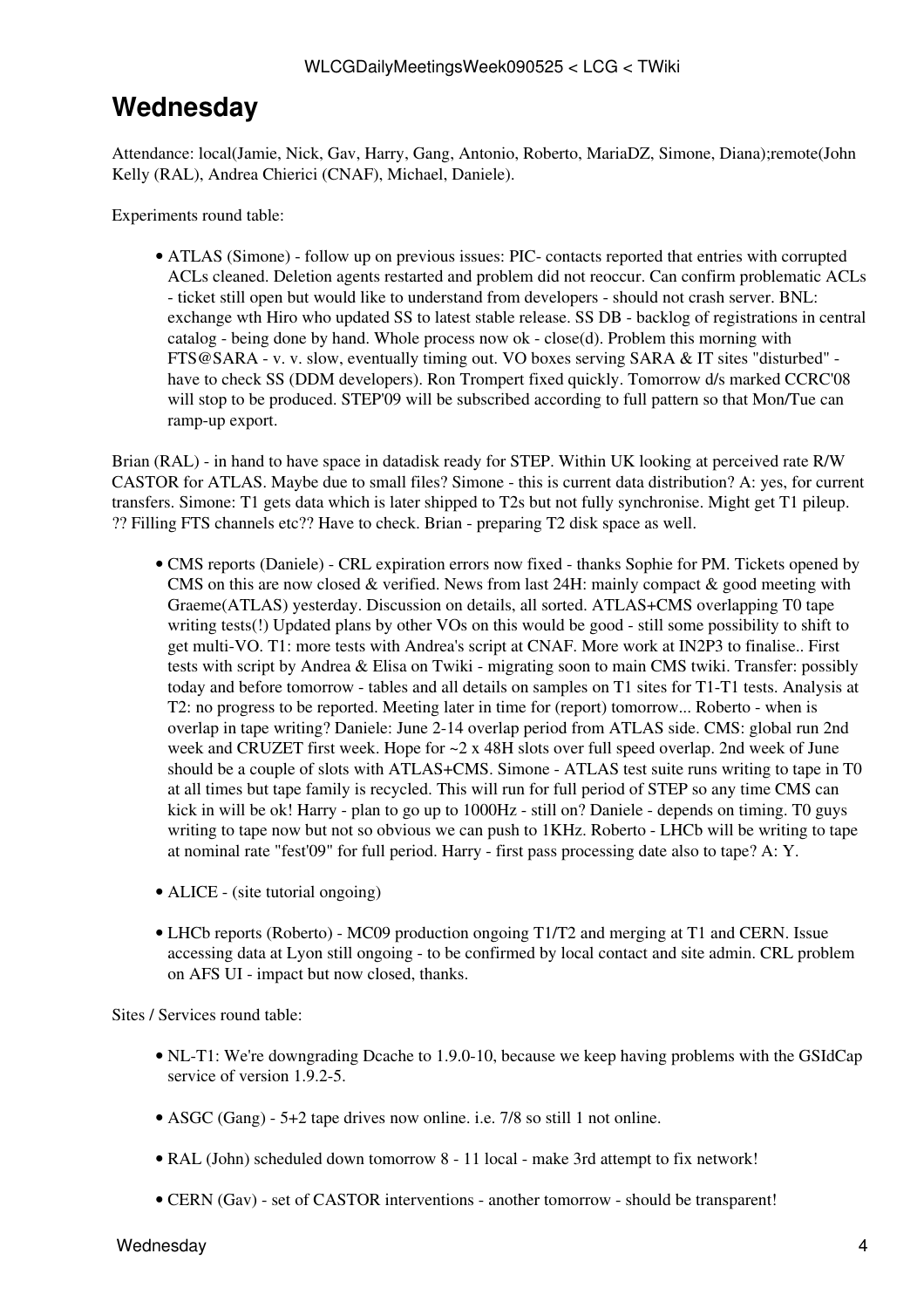AOB: ([MariaDZ\)](https://twiki.cern.ch/twiki/bin/edit/LCG/MariaDZ?topicparent=LCG.WLCGDailyMeetingsWeek090525;nowysiwyg=1): USAG meeting tomorrow agenda <http://indico.cern.ch/conferenceDisplay.py?confId=59811>

Reminder - please join / attend so that we can start promptly at 15:00!

# <span id="page-5-0"></span>**Thursday**

Attendance: local(Jamie, Sophie, Nick, Jacek, Miguel, Julia, [MariaD,](https://twiki.cern.ch/twiki/bin/edit/LCG/MariaD?topicparent=LCG.WLCGDailyMeetingsWeek090525;nowysiwyg=1) Simone, Gang, Harry, Gavin, Dirk); remote(Daniele(CMS), Andrea(CNAF), Gareth([RAL\)](https://twiki.cern.ch/twiki/bin/view/LCG/RAL), Micheal(BNL). Jeremy[\(GridPP](https://twiki.cern.ch/twiki/bin/view/LCG/GridPP)), Greig(LHCb)).

Experiments round table:

ATLAS - (Simone) Worried for FZK tape problems as also Lyon will only be partially available for • the first week of Step. As FZK represents 25% of ATLAS T1 capacity) this may significantly limits the STEP work for the VO. Other news: today, functional tests have been stopped leaving only STEP load generators running. ATLAS expects to reach 20% of the STEP load at weekend. 50% early next week and 100% by Wed.

Micheal: Are there already plans how to re-distribute STEP shares for missing sites? Simone: will be done according to [MoU](https://twiki.cern.ch/twiki/bin/view/LCG/MoU) fractions (ESD and AOD will not be redistributed).

- CMS [reports](https://twiki.cern.ch/twiki/bin/view/CMS/FacOps_WLCGdailyreports) (Daniele) CMS will have their last STEP preparations meeting this afternoon. CMS STEP Wikis should contain relevant updates by tomorrow morning. Current Issues: major tape problems at FZK. It is not clear yet if the site can join STEP for CMS in which case a later tape test at the site may be required. Following up on problems to access data from a CMS global run CMS has been informed of a data unavailability caused by a tape volume which had to be sent to SUN for media recovery. Other two tapes have been sent in April and are not yet back. This triggered questions/proposals from CMS on the procedure for dealing with extended (week/months) of data unavailability (and possible loss):
- ♦ Q1: Could CMS be notified when tape volumes are sent to recovery at the tape vendor site? Q2: Are/should the files form the disk pool be prevented from garbage collection to insure ♦ that data which is possibly lost on the tape media data is not also removed from disk? •
	- Q3: What can be done to avoid discovery of unavailable data only at the time when a job ♦ attempts to read?
- • Miguel: Castor team will get back to CMS with answers on above points offline. Aim to find a general solution as these problems will also apply to other experiments. [MariaD:](https://twiki.cern.ch/twiki/bin/edit/LCG/MariaD?topicparent=LCG.WLCGDailyMeetingsWeek090525;nowysiwyg=1) Would cms-vo-support sufficient for this notification? Daniele: probably yes, the list may even be larger than required. Miguel: List of offline tapes exists which is consulted also by other experiment. The mapping from individual tape volumes to unavailable files can be done using the castor tools, but files with more than one tape copy need to be taken into account as their accessibility is not affected by one tape being offline. Simone points out that similar issues with offline tapes exists also at other sites.
- ALICE -
- LHCb [reports](https://twiki.cern.ch/twiki/bin/view/LHCb/ProductionOperationsWLCGdailyReports)  (Greig) LHCb week ongoing. Otherwise smooth running.

Sites / Services round table:

- ASGC(Gang): Today is a public holiday. Five new tape drives are not yet working in progress.
- CNAF(Andrea): no issues to report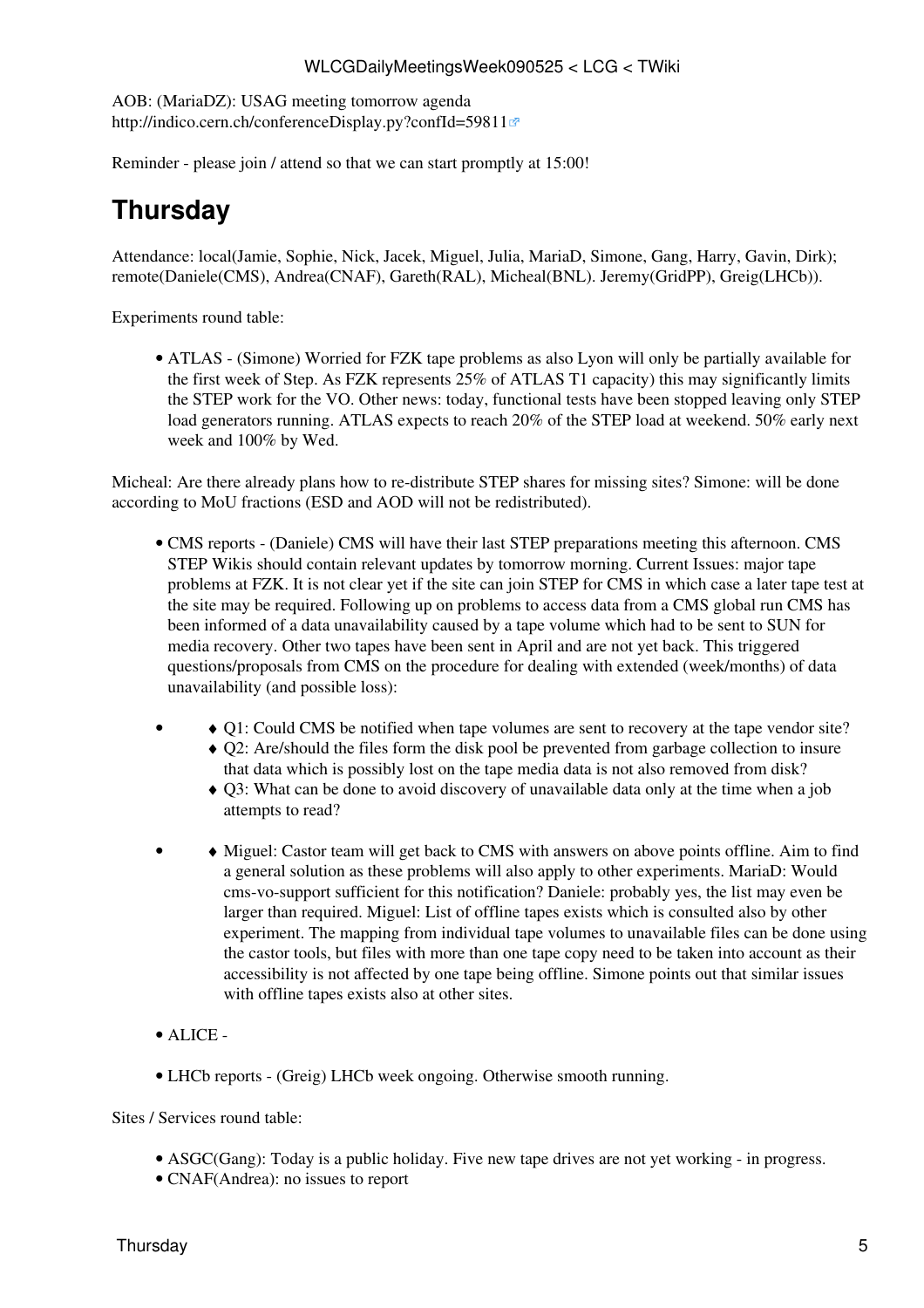- [RAL](https://twiki.cern.ch/twiki/bin/view/LCG/RAL)(Gareth): third try for network intervention failed - [RAL](https://twiki.cern.ch/twiki/bin/view/LCG/RAL) is reviewing the procedures for this intervention.
- Physics Databases(Jacek) proposed a database intervention on integration/pre-production database clusters to move to RH5 and 64bit for Tue next week 9:00-12:00. Affected clusters will be INTR (ATLAS), [INT2R](https://twiki.cern.ch/twiki/bin/edit/LCG/INT2R?topicparent=LCG.WLCGDailyMeetingsWeek090525;nowysiwyg=1) (CMS) and [INT11R](https://twiki.cern.ch/twiki/bin/edit/LCG/INT11R?topicparent=LCG.WLCGDailyMeetingsWeek090525;nowysiwyg=1) (WLCG).

AOB:

- Jamie: proposal to do a short (~.5h)network backup test on Wed 17 June. This all internet traffic will be at risk, even though no impact is expected. The daily ops meeting template has been changed to point to the experiment STEP wikis.
- Harry: Should review if kernel upgrade on 15th June could be done later later possibly (too soon in step schedule).
- Nick: baseline service wiki has been updated. Experiments are invited to cross check.

## <span id="page-6-0"></span>**Friday**

Attendance: local(Jamie, Gavin, Gang, Nick, Simone, Harry, Dirk);remote(Andrea (CNAF), Michael (BNL), Jeremy [\(GridPP\)](https://twiki.cern.ch/twiki/bin/view/LCG/GridPP), Greig (LHCb), JT (NIKHEF), Daniele(CMS) ).

Experiments round table:

- ATLAS (Simone) German cloud will not be able to cope with tape recall, but will be able to do tape writing. ATLAS will provide the nominal data volume and on their request a slightly reduced job count. For the French cloud at was confirmed that downtime only affects tape, so ATLAS will provide disk based data and redistribute the RAW volume on other sites. A problem with the STEP load generator has been found (10GB files instead of 5GB) and fixed by Simone. Simone explained that the full transfer setup is now ready for ATLAS and the rate will be ramping up as discussed on Thu. He mentioned that the Hammercloud load is being setup. NIKHEF saw problems with too aggressive pilot rates. ATLAS will reduce the rate
- CMS [reports](https://twiki.cern.ch/twiki/bin/view/CMS/FacOps_WLCGdailyreports) (Daniele) Had last prep meeting for STEP: due to severe constraints for STEP from real data taking. Overlap period with ATLAS on June 6-9 and later on 13-14. FZK will not be available/used by CMS for any tape related tests, but only disk based tests. [IN2P3](https://twiki.cern.ch/twiki/bin/view/LCG/IN2P3) discussions with CMS so far suggest that the site would be completely off for the VO. Will need to investigate further. Current baseline for CMS: neither FZK nor [IN2P3](https://twiki.cern.ch/twiki/bin/view/LCG/IN2P3) will be part of tape related tests in the first STEP week. CMS plans to join [IN2P3](https://twiki.cern.ch/twiki/bin/view/LCG/IN2P3) for tape after the scheduled intervention once the CMS site contacts has given green light. STEP metric will appear soon on the CMS twiki. Preparations for CMS analysis tests are in good shape. The analysis test plan may extends beyond the two STPE weeks and will be planned directly with the sites.
- ALICE (included previously by Patricia): Several changes in the production cycles yesterday stopped the production and brief disturbance in the job profile at the sites were observed. No actions have been necessary by the site experts. Bug 49057 assigned to CERN (bad behavior of the [CREAM](https://twiki.cern.ch/twiki/bin/view/LCG/CREAM)-CE services) has been closed this morning the system is back in production.
- LHCb [reports](https://twiki.cern.ch/twiki/bin/view/LHCb/ProductionOperationsWLCGdailyReports)  (Greig) Many failed jobs at NIKHEF due to dCache problems. Also problems with locking of SQLite files in NFS. Jeff asked LHCb to resubmit jobs to confirm if the problems still appear after some fixed had been applied.

Sites / Services round table: